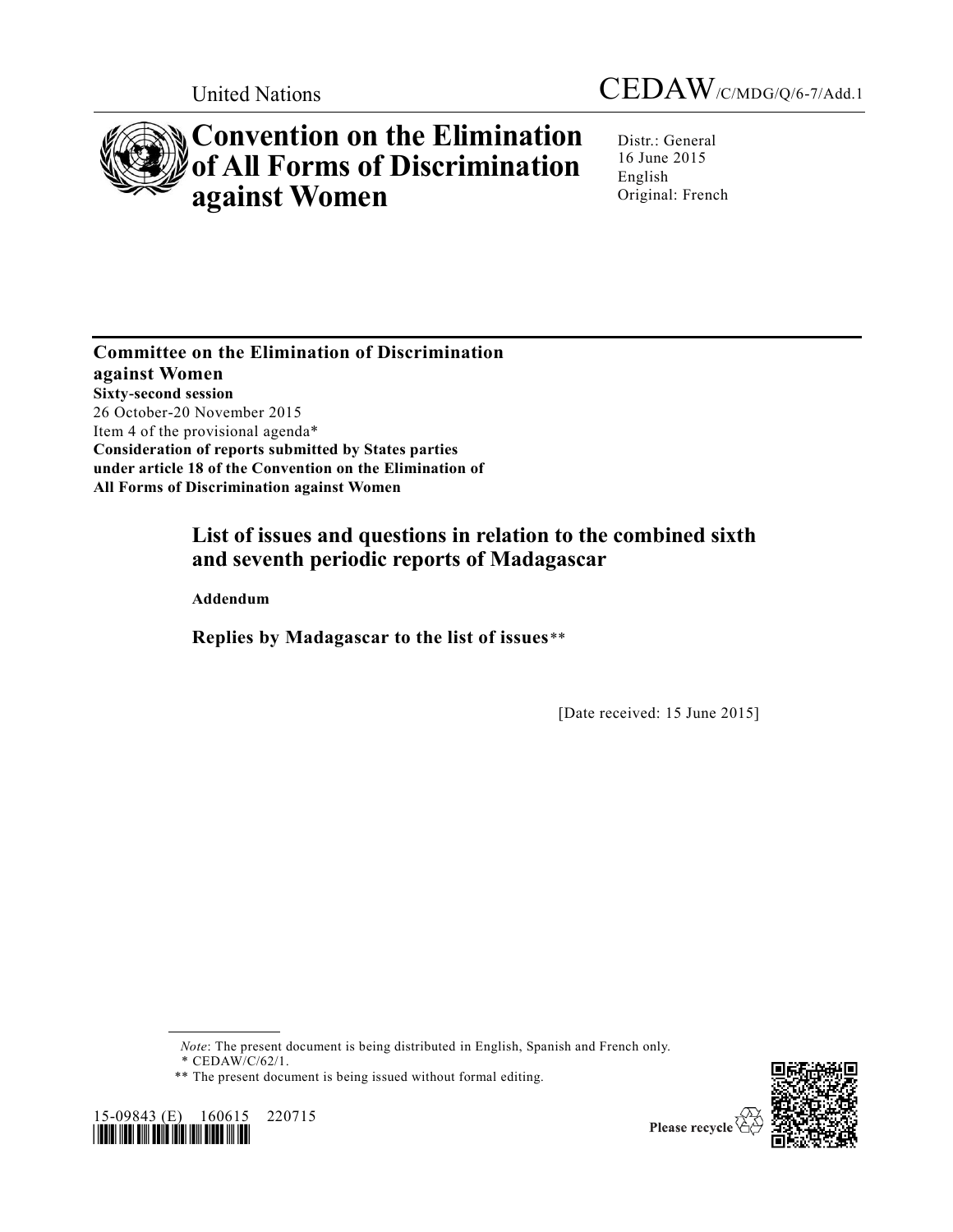1. In response to the invitation made to Madagascar by the Committee on the Elimination of Discrimination against Women to reply to the list of issues and questions in relation to the combined sixth and seventh periodic reports, the Government has produced the present addendum report.

## **Institutional and legislative framework and access to justice**

#### **Inventory and repeal of laws that discriminate against women**

2. In view of the fact that Madagascar endured a lengthy sociopolitical crisis between 2009 and late 2013, priority has been given to the production of documents relating to exiting the crisis, including electoral laws and the setting up of different electoral institutions and bodies, and the transition institutions.

3. An inventory of laws that discriminate against women will be made in due course.

## **Women's access to justice**

#### *Legal aid*

4. The impediments faced by women in gaining access to justice, particularly in the rural area, stem from their geographic remoteness from the court, the costs incurred in travel expenses, and ignorance of the law and of the procedure for bringing a case to court.

5. To overcome these obstacles, the Legal Education Service of the Ministry of Justice, aims to increase public knowledge of the law and the procedure for protecting women's rights, through radio broadcasts.

#### *Local structure for resolving community disputes*

6. In addition, nine legal clinics have been set up in Ambalavao, Ihosy, Sakaraha, Mananjary, Manakara, Farafangana, Taolagnaro, Antananarivo and Toliary. The role of these clinics is to resolve community disputes through conciliation, thereby making it unnecessary for women victims to apply to the court.

7. The clinics are also empowered to disseminate laws relating to the promotion and protection of human rights, including women's rights.

8. In order to replenish funding for the expenses incurred in criminal justice and related matters, the Ministry of Justice is authorized to levy fines.

9. This initiative aims to increase legal aid funding to cover the expenses of persons under court jurisdiction who do not have the financial means to access the justice system.

#### *Training of law enforcement personnel*

10. In 2011, the directors of the training colleges for judges, lawyers, the police, the gendarmerie, prison warders and military personnel made a commitment to devote a significant amount of teaching time in their respective institutions to the topic of human rights.

11. A joint training course for human rights trainers from these colleges was organized in Antsirabe, in September 2012, with support from the Office of the High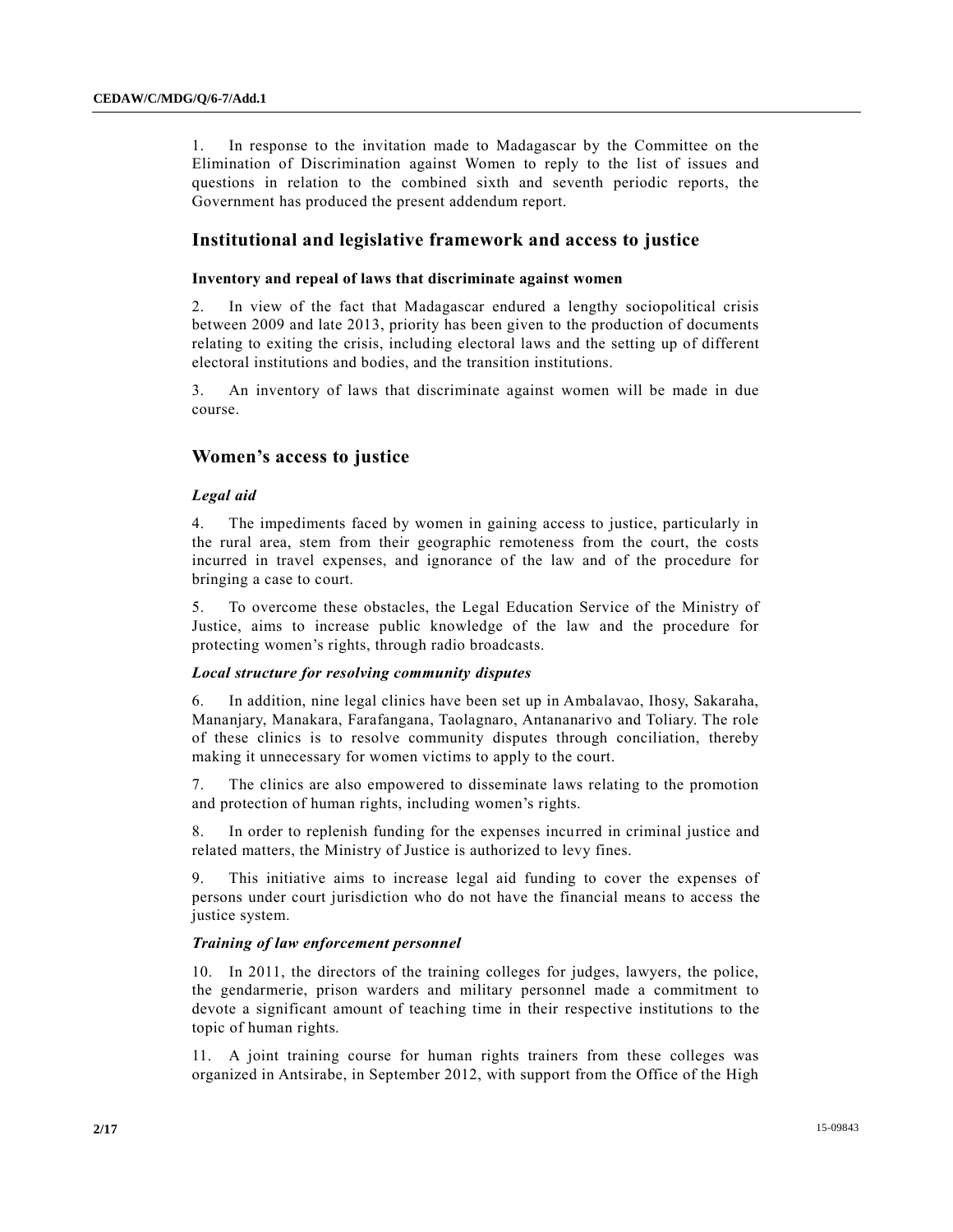Commissioner for Human Rights (OHCHR) and the United Nations Development Fund (UNDP). The course covered violence against women and children.

12. In addition, ad hoc training adapted to the specific nature of the work of each law-enforcement professional has been provided in Antsirabe and Antananarivo.

13. In September 2012, military human rights trainers in Antsirabe received training that focused on their day-to-day professional concerns.

14. In Antananarivo, trainers from the training colleges for judges, the prison administration, the police, the gendarmerie and lawyers received training focusing on their respective professional duties.

15. In Taolagnaro in February 2012, with support from OHCHR, the Ministry of Justice provided training on the subject of violence against women and children for judges, police officers, gendarmes and military personnel.

#### *Dissemination of the Convention*

16. The Convention has been translated into the Malagasy language and has been circulated for use by law enforcement personnel and members of civil-society organizations working in the human-rights promotion and protection field.

## **National machinery for the advancement of women**

17. A National Symposium on Gender and Development will be organized by the Ministry of Population on 1, 2 and 3 July 2015.

- 18. Objectives:
	- Hold a national consultation to update the National Policy for the Advancement of Women and to prepare a new National Plan of Action on Gender and Development (PANAGED) — an essential tool for achieving the objectives of the General State Plan or the Current National Development Plan, the Millennium Development Goals (MDGs) and the Sustainable Development Goals (SDGs);
	- Disseminate and share Madagascar's current situation on gender and development based on the national progress reports on the Beijing Plan of Action;
	- Inform key stakeholders of the resolutions of Beijing+20;
	- Consider implementing PANAGED II, bearing in mind the need to ensure that the National Machinery for the Advancement of Women has adequate human and technical resources at the national, regional, provincial and municipal levels.

## **Stereotypes and harmful practices**

#### *The practice of "***moletry"**

19. Concerning the adverse social and cultural practices that discriminate against girls subject to the practice of "moletry".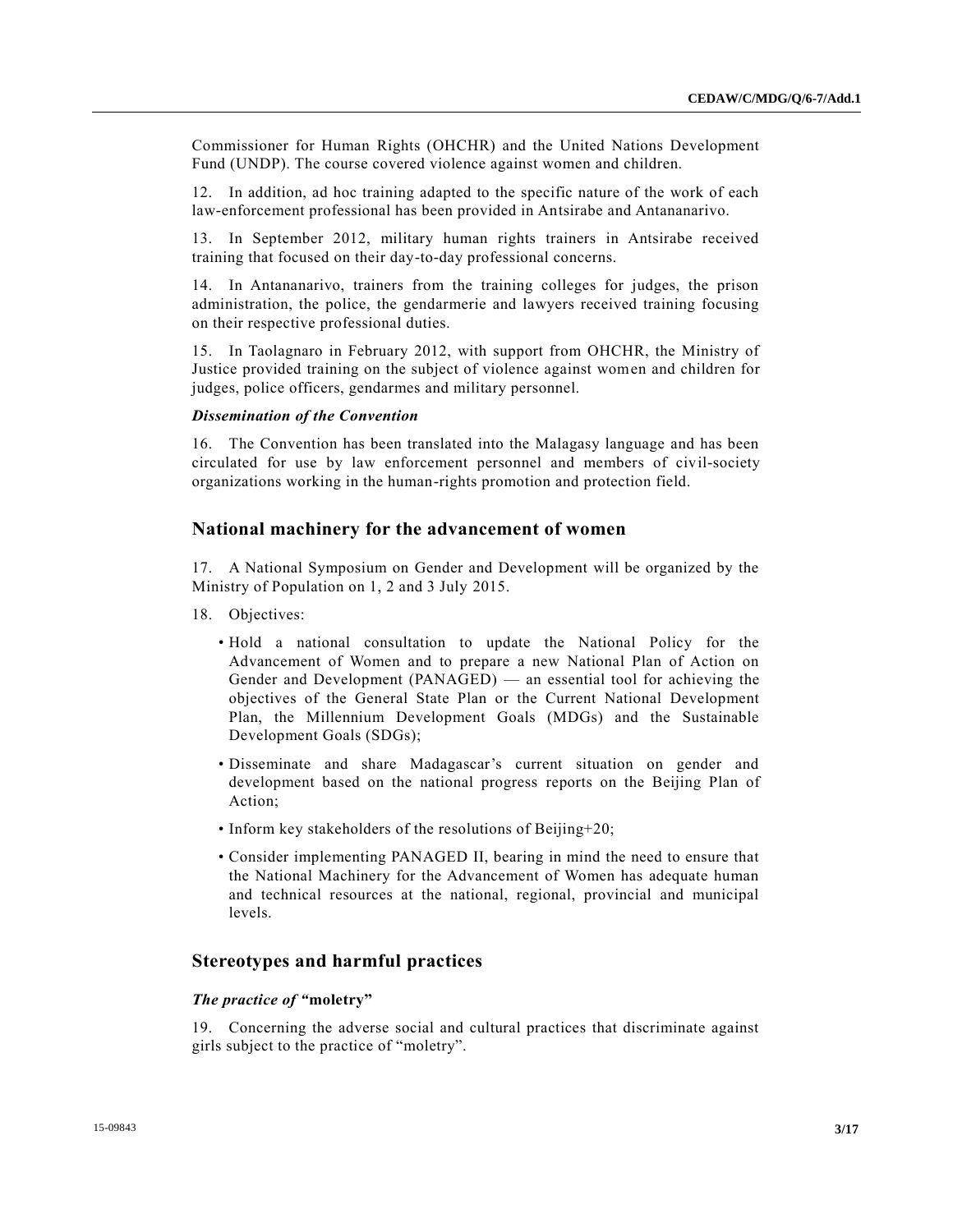20. "Moletry", which is practised in some places in the north west of the country, is a type of premarital arrangement involving a dowry, or the promise of a dowry ("moletry" or bride price), from the future husband to the bride's family, consisting of a sum of money and cattle, depending on the agreement reached during the negotiations. The value of the dowry is frequently determined by the social status of the future bride, as well as by her age and looks.

21. When practised in respect of a girl of under 18 years of age, "moletry" is akin to child marriage.

22. The dowry, specifically the cattle, becomes the property of the wife's family after one year of marriage ("volambita"), provided that the wife has not done anything wrong or behaved inappropriately.

23. The bride's parents are the beneficiaries of the price paid in cases of "moletry". Should the wife subject to "moletry" do something wrong, the dowry is not owed.

24. In 2008, in order to combat the practice of "moletry", the Ministry of Justice, supported by UNDP, commissioned a study from the Miaramita attorneys' office to:

- determine the scale of the phenomenon, in particular as it affects girls;
- draw up a road map for eliminating child marriage through "moletry".

25. In view of the results of the study, the Ministry of Justice organized a workshop for all stakeholders including the judicial, health, education, religious and traditional authorities, with the aim of combating the practice of "moletry" with respect to girls under 18 years of age. It also aimed to obtain their commitment to a plan of action to eradicate the practice.

26. At the end of the workshop, a road map was signed and a draft plan of action prepared.

27. The traditional Chiefs undertook to withhold their blessing in cases of "moletry" imposed on girls under 18.

28. Religious authorities of all denominations, Christian and Muslim, promised to undertake awareness-raising actions with their congregations with the aim of eradicating "moletry" imposed on children.

29. The judicial, police and administrative authorities made similar commitments.

30. It had been planned to assess the impacts of the actions undertaken in 2009, but this was not done owing to the crisis.

#### *The abandonment of twins*

31. In the Districts of Mananjary and Nosy Varika, the birth of twins is considered by all members of the community as a curse, resulting in an absolute prohibition on keeping such children within their biological family. This prohibition also makes it very difficult for the people concerned to live in the locality of Mananjary.

32. Given this situation, the Ministry of Justice, with support from UNDP, commissioned studies to ascertain the reasons underlying this practice, its scale, and ways and means to eradicate this form of discrimination against twin children.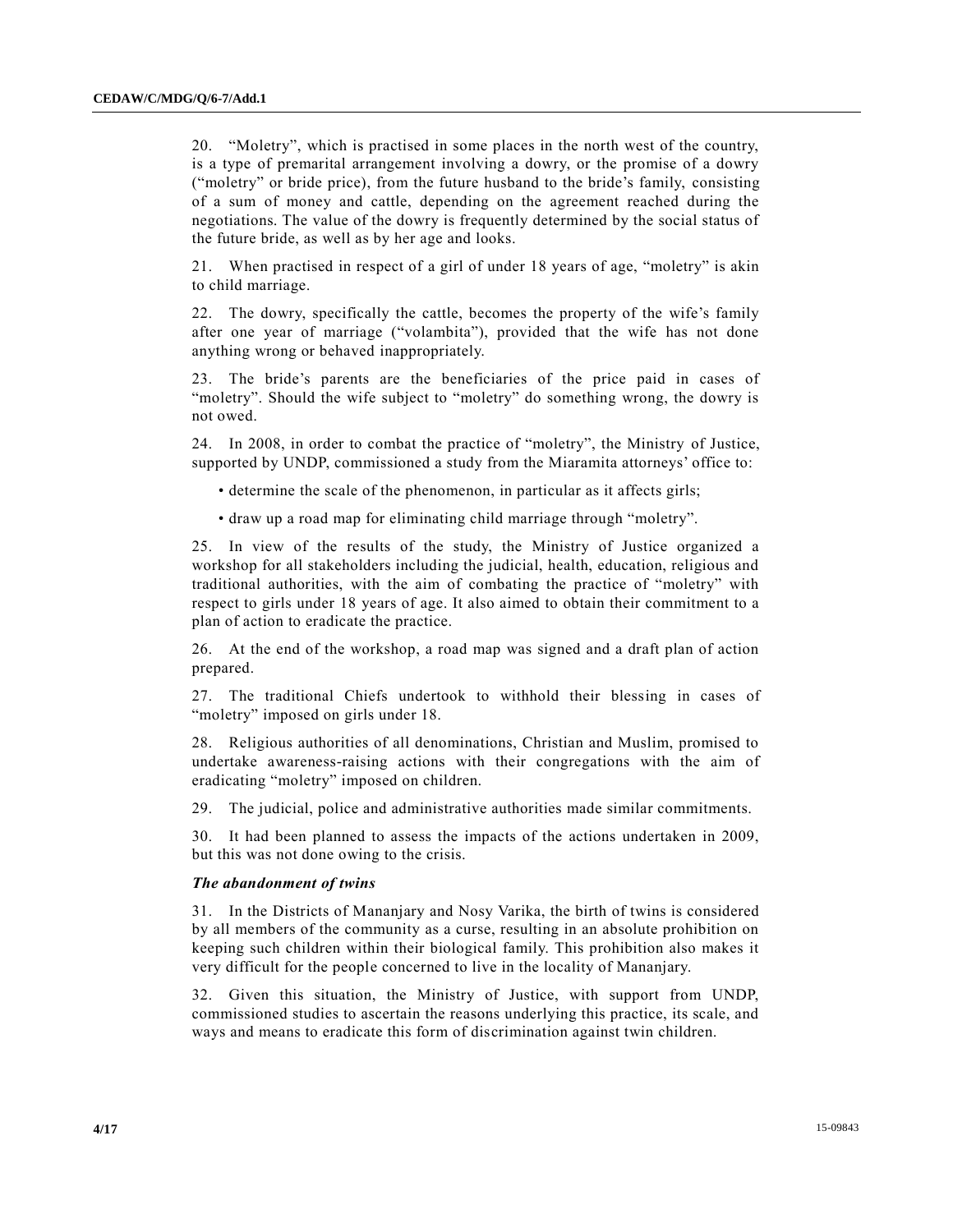33. A workshop involving all judicial, police, administrative, religious and traditional authorities of the region was held in Mananjary in 2008. The objective was to raise awareness among participants of the harm done by discrimination against the rights of twins and to obtain their commitment to combat this evil.

34. At the end of the workshop, a road map was signed, constituting the commitment of all stakeholders to undertake concrete actions to eradicate this discrimination. The traditional chiefs, keepers and guardians of custom, are no longer opposed to twins living with their biological family in Manajary. Nonetheless the chiefs (*Ampanjaka*) expressed reservations by withholding their blessing — in other words the parents are not exempt from curses for having broken with custom.

35. Progress has been made in the sense that several parents have decided to live in Manajary with their twin children. Moreover, a parents-of-twins association has been set up to defend the rights of their children. This association can participate in events such as: commemoration of Universal Children's Day or Human Rights Day.

## **Violence against women**

#### **Violence against women and girls**

36. In 2012, in partnership with the Groupe Développement NGO, the Ministry of National Education, working through the Office for Mass Education and Civics Teaching (OEMC), joined the fight against the sexual exploitation of children, through preventive actions such as educational radio broadcasts, visits to raise awareness among pupils and parents at schools, and training for 200 teachers in the capital and in Mahajanga on how children can protect themselves against sexual exploitation. These teachers then passed on the knowledge to 3,000 pupils. Manuals, guides and teaching tools dealing with self-protection against child sexual exploitation have been produced and distributed to teachers and pupils.

37. Training events for traditional leaders have been organized, with the aim of obtaining their commitment to promote women's rights and prevent all forms of violence against women.

38. In addition, a film on combating gender-based violence was made in 2013 to demonstrate the commitment of traditional leaders in promoting gender and combating gender-based violence (GBV).

39. A National Strategy to Combat GBV is currently awaiting validation.

40. Following the 2010 evaluation of the mechanism for preventing and combating gender-based sexual violence at the Legal Counselling and Advice Centres, a national platform and seven regional platforms to combat gender-based violence have been put in place.

#### **Awareness raising**

41. Awareness-raising activities have also been carried out.

42. In 2012, a book titled "*Je brise le silence*" (I'm breaking the silence) was published with a print-run of 500. This book recounts acts of violence reported to the Legal Counselling and Advice Centres and Gender Links. It aims to help the population break the law of silence, by reporting acts of violence of all kinds, and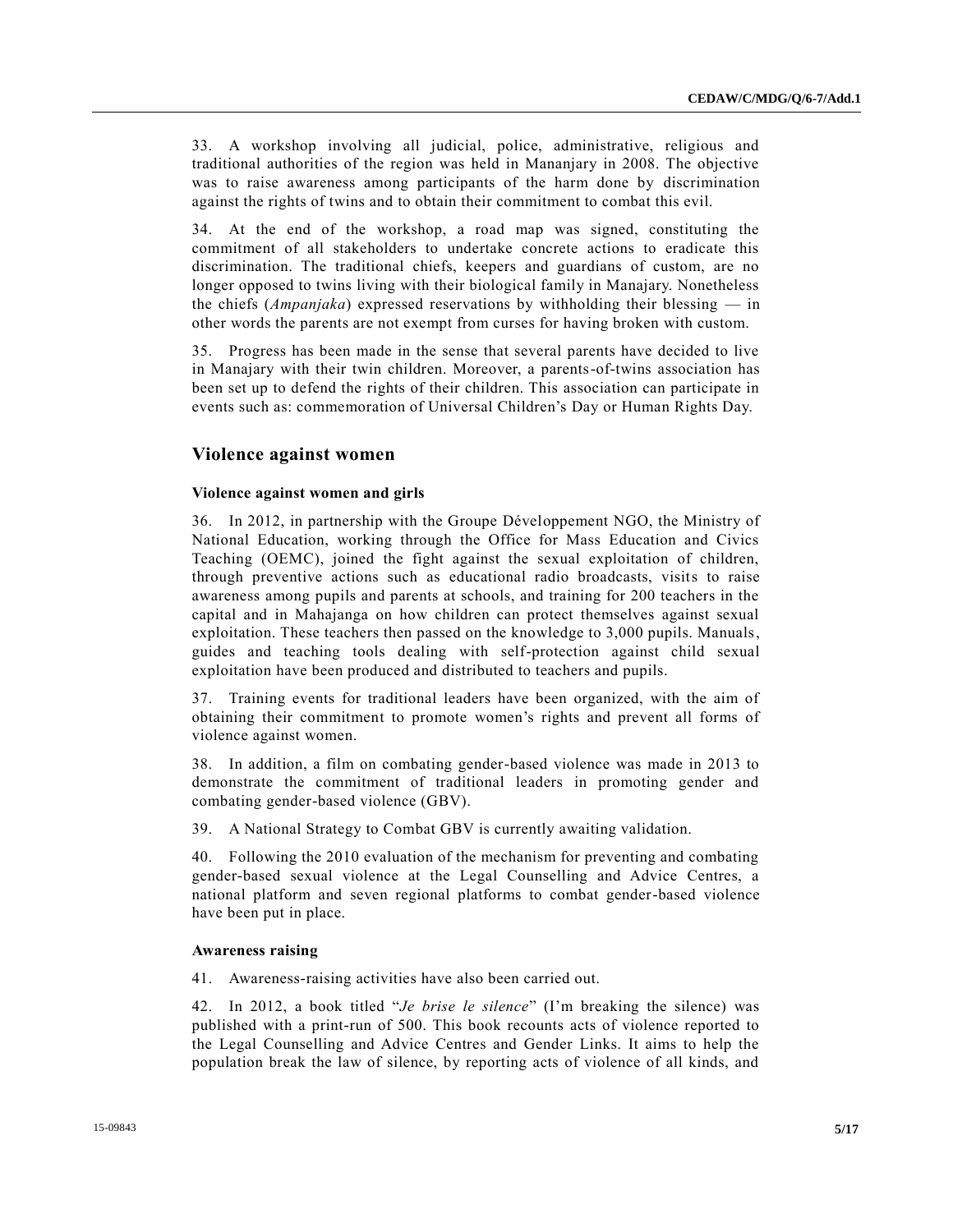obtaining guidance at the Legal Counselling and Advice Centres, the legal clinics, the Anti-vice and Minors Protection Police (PMPM), the children's courts or other relevant public services, such as health. The aim is to combat impunity, by identifying the perpetrators, bringing them to justice and sentencing if the facts are proven, and paying compensation to the victims by way of reparation.

43. Since 2013, laws on women's rights, different forms of violence, and the related sanctions, have been disseminated in the 22 regional capitals of Madagascar;

#### **Protection, assistance and caring for victims**

#### **Medical, psychosocial, and legal assistance**:

44. In the capital city, a single window facility has been set up within CHUA-GOB to provide integrated care for children who are victims of sexual violence. This facility consists of health professionals, social workers, and investigators from the judicial police. Two other windows are expected to be set up in other localities yet to be determined, supported by the United Nations Children's Fund (UNICEF). In the long term, women victims of violence will also be beneficiaries of this facility.

45. Psychosocial care is provided by 20 Legal Counselling and Advice Centres distributed in  $14$  regions,<sup>1</sup> and legal assistance is provided by nine legal clinics set up in Antananarivo, Mananjary, Manakara, Taolagnaro, Sakaraha, Ambalavao, Ihosy, Farafangana, Toliara.

46. In 2014, as part of the Human Security project, relating to the protection of women and strengthening of measures to prevent and punish violence against women, judiciary police officers from the national police force and national gendarmerie, together with trainees from the National Gendarmerie Academy, Moramanga, received training in listening and counselling techniques, and the procedure for taking care of GBV victims, with support from the United Nations Population Fund (UNFPA).

47. In April 2015, in collaboration with ENDA Indian Ocean, as part of the project on Conjugal Violence Action and Prevention, two Gendarme officers received training as trainers on listening, counselling and taking care of women victims of conjugal violence. They will constitute the training team within the Gendarmerie.

48. In addition, 95 police officers from the different police services received training on combating conjugal violence in 2013; and another 145 were trained in 2014.

49. In partnership with the Cooperation and Cultural Action Service (SCAC), the Ministry of Justice has set up a team of lawyers within the Law Centre housed in the premises of the Court of Anosy, to provide free defence services for women and children victims of all forms of violence.

**\_\_\_\_\_\_\_\_\_\_\_\_\_\_\_\_\_\_**

<sup>1</sup> Boeny, Betsiboka, Atsinanana, AlaotraMangoro, Analamanga, Haute Matsiatra, Anôsy, Androy, Bongolava, Itasy, Analanjirofo, Amoron'i mania, Menabe and Vakinankaratra.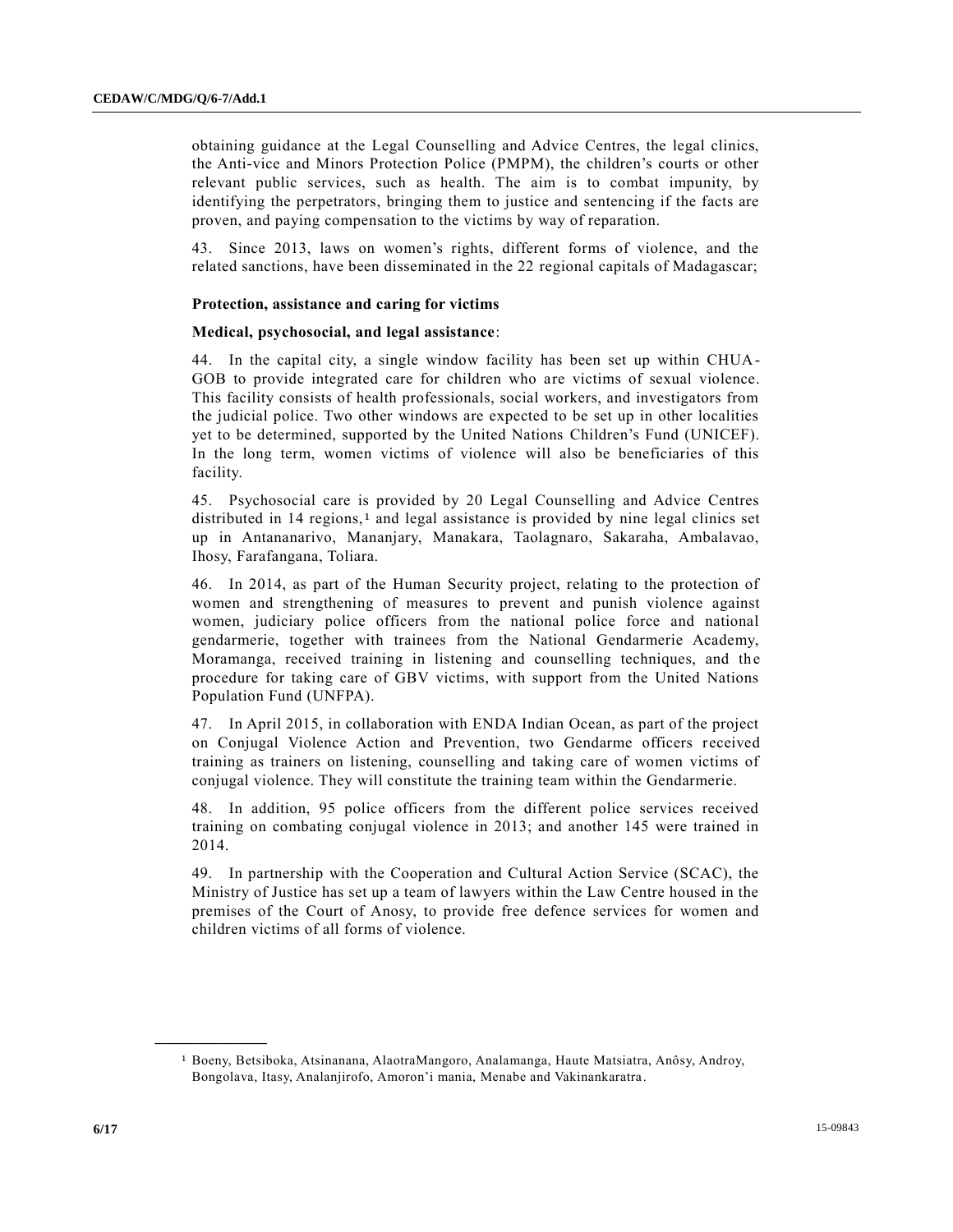## **Sanction**

50. To provide better protection for women against violence, the law specifies criminal sanctions in respect of offences against the physical integrity of women, including sexual offences.

### **Criminalization of sexual harassment and conjugal rape**

51. While sexual harassment is specified as a criminal offence, conjugal rape is not yet so defined.

## **Trafficking in women and the exploitation of prostitution**

#### **Legislative reform**

52. In 2015, Law No. 2014-040 of 20 January 2015, on combating human trafficking, contains a provision aimed at criminalizing practices akin to slavery and all other forms of exploitation of human beings, that constitutes trafficking in the sense of article 3 of the Additional Protocol to the Convention against Transnational Organized Crime.

53. This law criminalizes and specifies penal sanctions for trafficking of all kinds, whether national or transnational, covering the following:

- exploitation of the prostitution of a person or group of persons;
- exploitation of domestic labour;
- forced labour and practices akin to slavery;
- forced marriage;
- sale of persons;
- illegal adoption;
- servitude to repay a civil debt;
- exploitation of the begging of others;
- organ trafficking.

54. Trafficking also covers the sexual exploitation of children for commercial purposes.

55. This law has been circulated to all units of the National Gendarme rie for application; its provisions will be the subject of instruction sessions during in service training events in the judicial police.

56. For more effective enforcement of the aforementioned law, the National Office to Combat Human Trafficking has been created as an interministerial structure in the government, including civil society. This Office is responsible for harmonizing and coordinating all actions to combat human trafficking and, in particular, the trafficking of women and children.

57. In partnership with the International Organization for Migration (IOM) and UNICEF, a National Plan to Combat Human Trafficking has been prepared and was validated on 6 March 2014.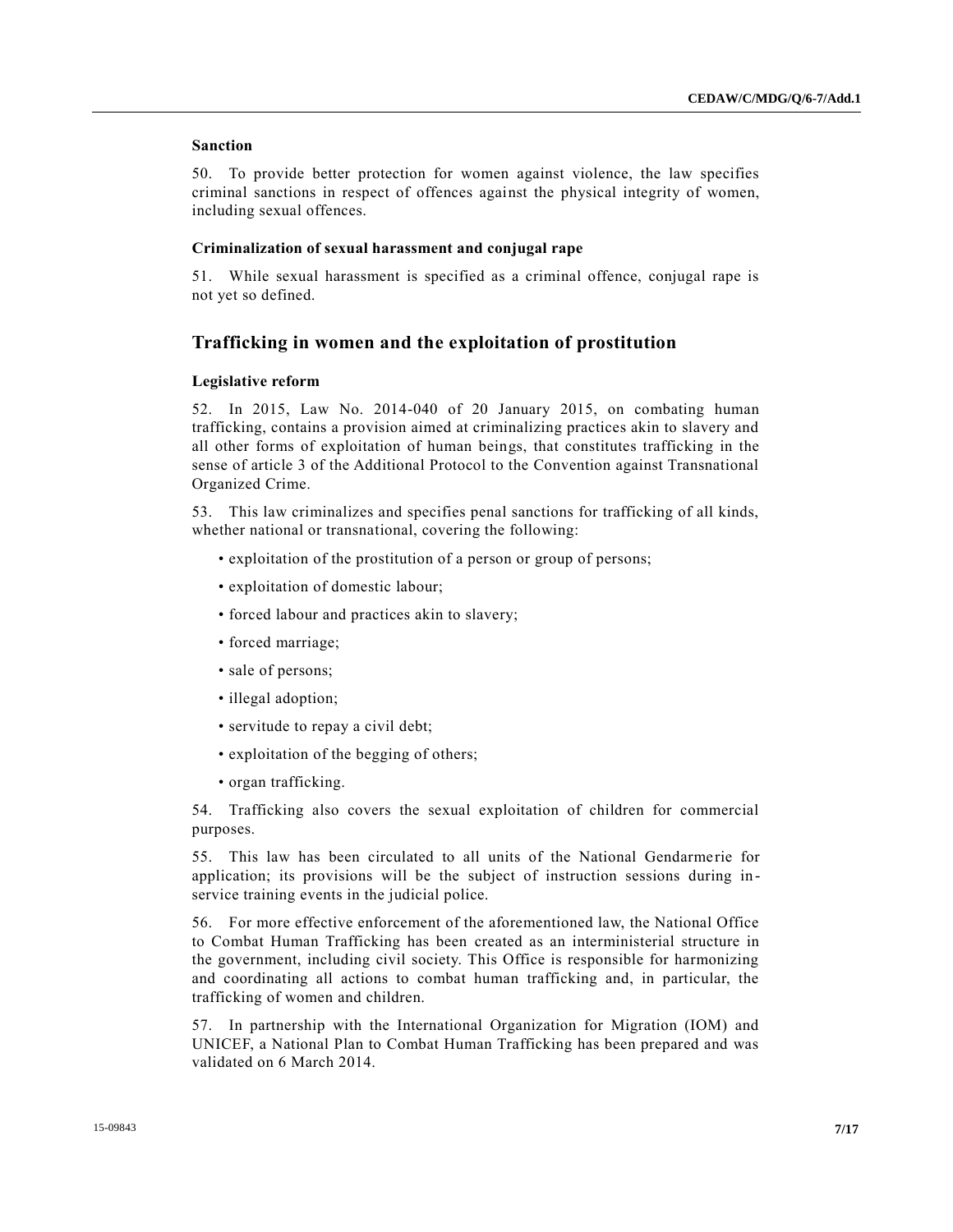58. The implementation of this plan will enhance the promotion and protection of children's rights in Madagascar.

59. In addition, a national plan to combat human trafficking was adopted on 5 March 2015, in partnership with IOM and UNICEF.

60. In conformity with the United Nations Global Plan of Action to Combat Trafficking in Persons, pursuant to General Assembly Resolution 64/293, this Plan contains four strategic pillars: prevention of acts of trafficking; protection and assistance for victims; prosecution and repression of all perpetrators; and lastly, cooperation.

61. As the anti-trafficking law is new, the number of cases of inquiry, prosecution, and sentencing will be assessed after a wide-ranging campaign to raise awareness of the law.

#### **Reintegration of prostitutes**

62. Support programmes and rehabilitation and reintegration measures for prostitutes are envisaged, and will be included in the process of implementing the National Plan to Combat Human Trafficking.

63. Prostitution itself is not a criminal offence.

## **Participation in political and public life**

64. In response to the concerns and recommendations of the Committee, the following measures have been adopted:

- Preparation of a draft law on equality between men and women in elective posts and in high government offices in 2012;
- Gender mainstreaming in local entities and media, in collaboration with Gender Links in 2011;
- Implementation of a network of women and women's associations known as *Firaisankinan'Andriambavilanitra Malagasy* (FIAMA) in the 22 regions, districts, communes and even villages (*fokontany*) since 2009. This organization aims to develop women's socioeconomic and political autonomy. It allows women to associate, express themselves, claim their rights, assist each other in undertaking development activities, encourage their participation in political life, and support female candidacies in the different elections, including participation in the municipal elections to be held in July 2015;
- 65. Proportion of women nominated or elected since the Fourth Republic:
	- Government: six women out of 30;
	- Parliament: 29 out of 151;
	- Regional Prefect: 3 out of 22;
	- District Chief: 24 out of 119;
	- Mayors: 62 out of 1,579.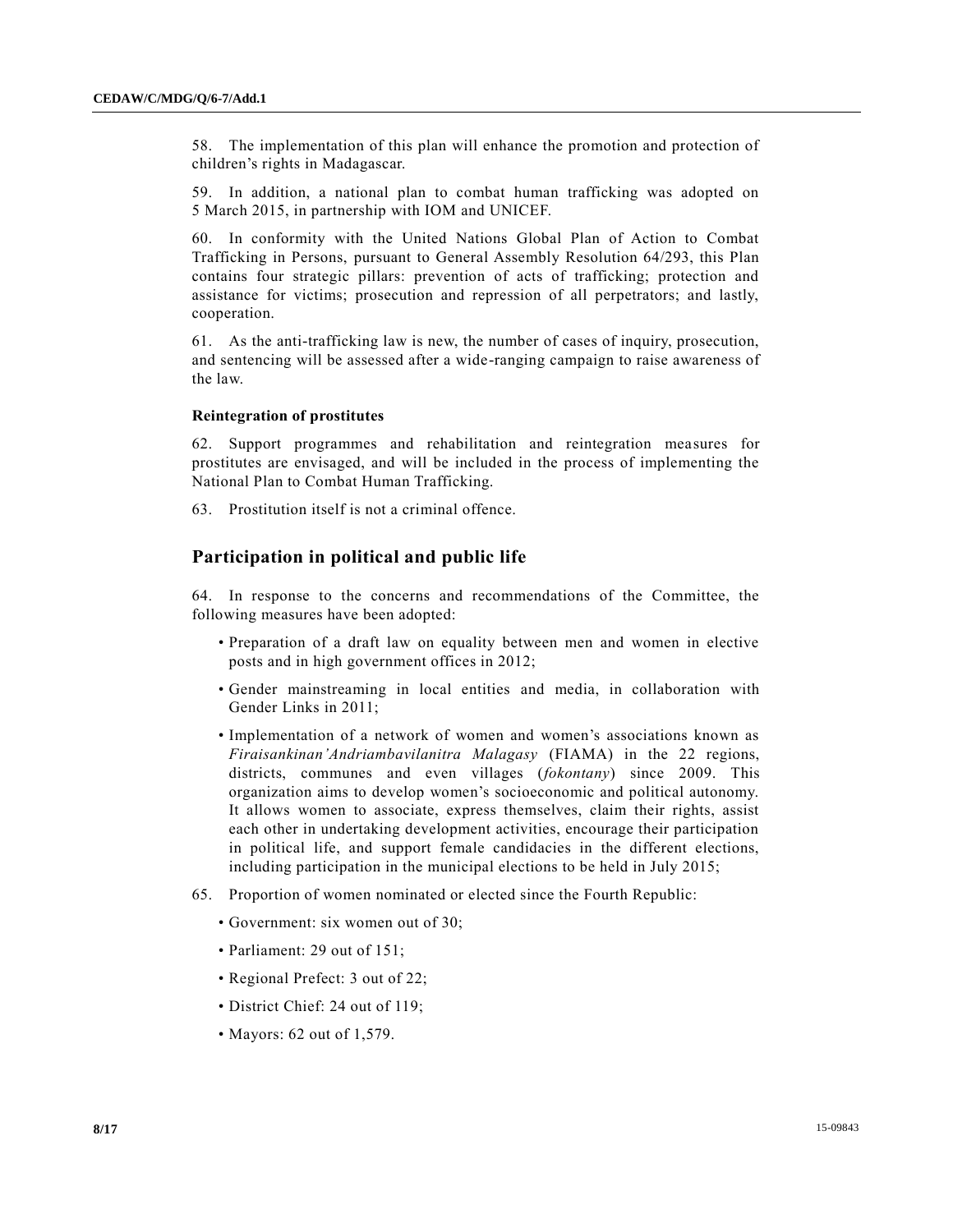66. In April 2015 in partnership with the United Nations System, the Ministry of Population, Social Protection and the Advancement of Women (MPPSPF) officially launched the "Gender and elections" strategy in Madagascar, covering the period  $2015 - 2020$ .

67. The chief objective of this strategy is to enhance the representation and participation of Malagasy women in decision-making, targeting multiple results, including: serving as a tool of gender integration in the public domain, informing and raising public awareness, and achieving greater representativeness for women in national and local decision-making mechanisms.

68. To promote women's representation at all levels of decision making, the following pillars were included in the strategy: application and integration of women-men parity in the party political electoral mechanism; promotion of the national identity card for women of voting age; promotion of female candidacies in all decision-making posts; and the strengthening of advocacy and lobbying.

## **Nationality**

69. The adoption of the revised law withdrawing all discriminatory provisions on nationality will be reviewed in Parliament for adoption at its ordinary session in September 2015.

## **Education**

70. Since 2003, Madagascar has been working to achieve the Millennium Development Goals by 2015, and those of the Dakar Framework for Action, specifically objectives relating to promoting gender equality and women's empowerment. One of the indicators chosen to measure progress achieved in this regard is the literacy rate among women aged 15-24, as compared to that of men.

71. The following table, which appears in the National Evaluation Report of Education for All (EFA) conducted in January 2015 by the National Ministry of Education (MEN), records education initiatives aimed at ensuring equality between men and women.

| .                |                 |                 |                 |             |
|------------------|-----------------|-----------------|-----------------|-------------|
|                  |                 | <b>EPM 2005</b> | <b>EPM 2010</b> | ENSOMD 2012 |
| Zone             | Gender          | $15-24$ yrs     | $15-24$ yrs     | $15-24$ yrs |
| Rural            | Men             |                 |                 |             |
|                  | Literacy rate % | 74.1            | 75.0            | 68.7        |
|                  | Women           |                 |                 |             |
|                  | Literacy rate % | 69.4            | 70.1            | 73.8        |
| F/M parity ratio |                 | 0.937           | 0.935           | 1.074       |

Table 1 **Literacy rates among the 15-24 year-old population by gender and zone**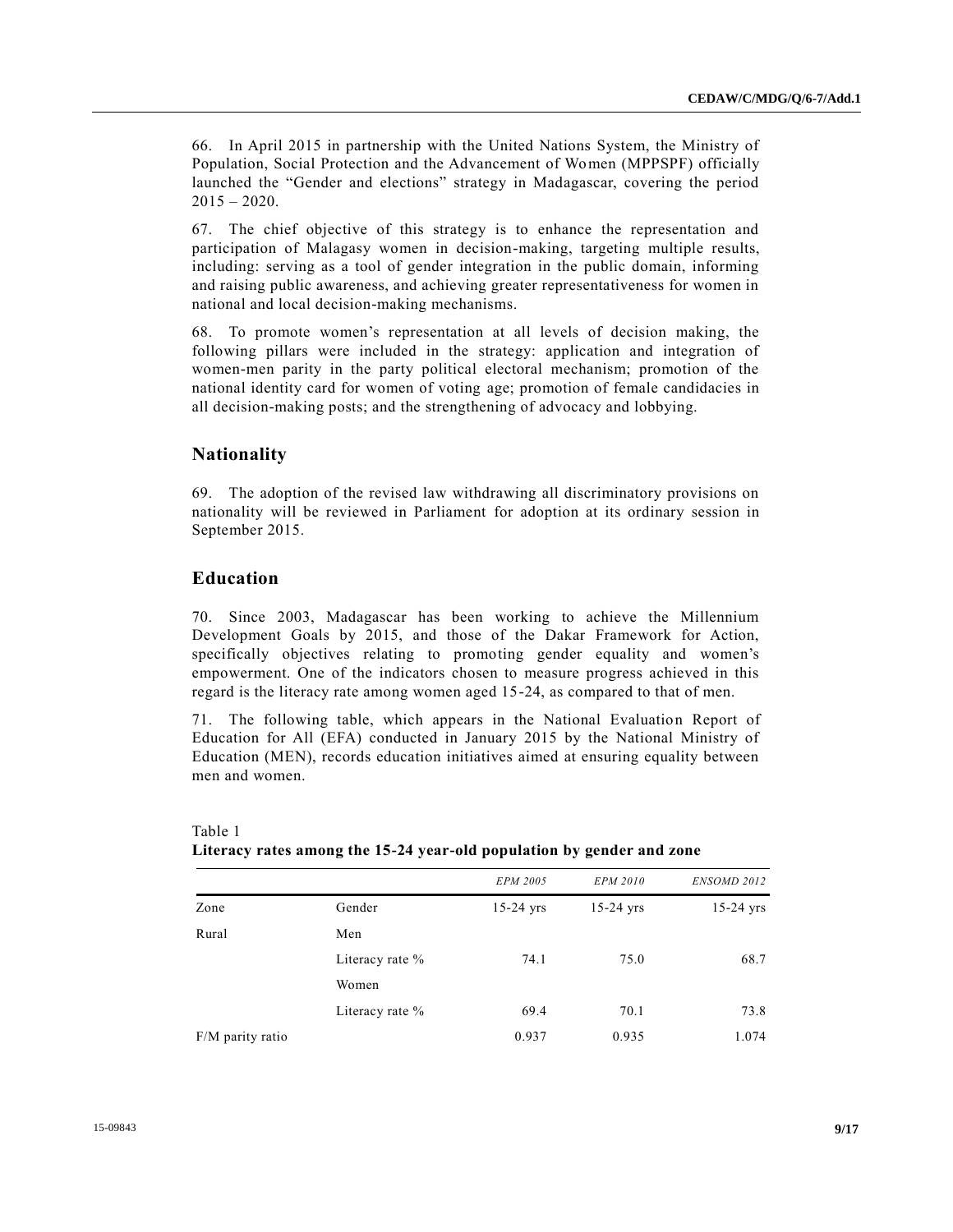|                     |                 | <b>EPM 2005</b> | <b>EPM 2010</b> | ENSOMD 2012 |
|---------------------|-----------------|-----------------|-----------------|-------------|
| Urban               | Men             |                 |                 |             |
|                     | Literacy rate % | 85.1            | 88.0            | 95.8        |
|                     | Women           |                 |                 |             |
|                     | Literacy rate % | 84.7            | 85.4            | 95.4        |
| F/M parity ratio    |                 | 0.995           | 0.97            | 1.00        |
| Total (Urban+Rural) | Men             |                 |                 |             |
|                     | Literacy rate % | 76.6            | 77.8            | 74.0        |
|                     | Women           |                 |                 |             |
|                     | Literacy rate % | 73.2            | 73.5            | 78.1        |
| F/M parity rate     |                 | 0.96            | 0.94            | 1.06        |

*Sources: EPM 2005, EPM 2010 and ENSOMD 2012-2013 and authors' calculations.*

72. For the 15-24 year age group, according to results of the 2005 and 2010 Periodic Household Survey (EPM), the proportion of individuals who can read and write and count has improved, irrespective of gender and zone. The results of the National MDG monitoring survey (ENSOMD), at the end of 2012, showed that the female literacy rate in the same age group is higher than that of men in the rural zone.

73. In the sphere of formal education, the MEN is promoting a number of activities in favour of girls: "Girls Education", a scholarship system to enable vulnerable girls to attend school and to raise parents' awareness with a view to abandoning traditional practices that obstruct schooling for girls.

74. According to the results of the recent national EFA evaluation, these actions have had positive effects on girls' schooling:

- The inclusion of national projections of the three to five-year old population for 2013 reports a gross pre-school attendance rate of  $13.2\% - 13.3\%$  for girls and 13% for boys, giving a girl/boy parity index of 1.02.
- Between school years 2009-2010 and 2012-2013, on average girls dropped out and repeated less than boys — 16.9% of girls dropped out of school, compared to  $17.2\%$  of boys; and  $21\%$  of girls repeated grades, compared to  $23\%$  of boys.

|                 | 2002-2003 | 2005-2006 | 2009-2010 | 2012-2013 |
|-----------------|-----------|-----------|-----------|-----------|
| Repetition rate |           |           |           |           |
| Girl            | 34.8%     | 19.2%     | 19.0%     | 21.2%     |
| Boy             | 37.2%     | 20.6%     | 21.3%     | 23.8%     |
| Dropout rate    |           |           |           |           |
| Girl            | 8.2%      | 22.4%     | 18.7%     | 16.2%     |
| Boy             | 8.1%      | 22.4%     | 18.8%     | 16.6%     |

#### Table 2 **Trend of the repetition and dropout rates by gender**

*Source: DPE\_MEN statistical yearbooks and authors calculations.*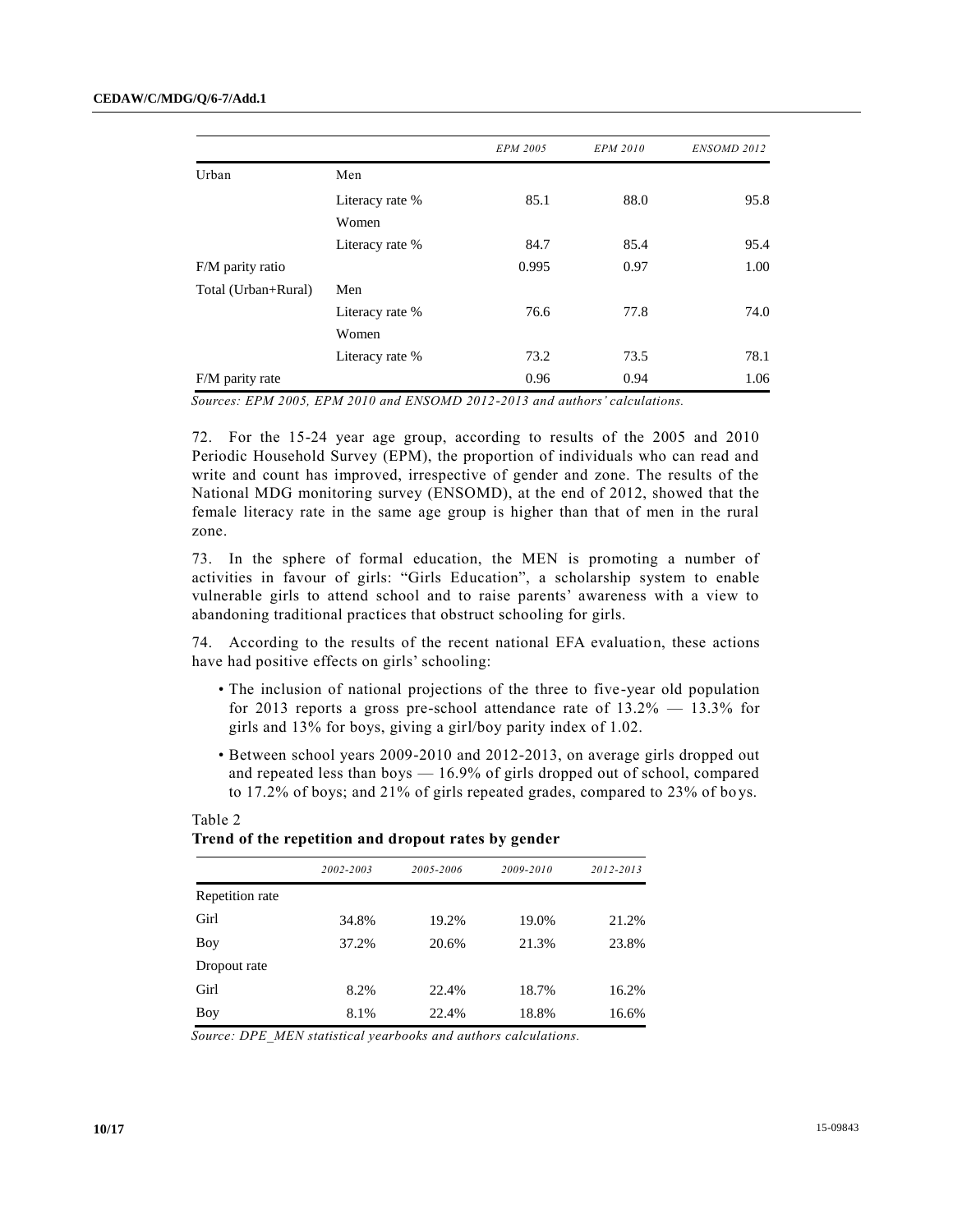75. The table below records higher achievement rates among girls, compared to boys, from 2011 to 2014.

#### Table 3 **Trend of the primary school achievement rate**

|                                    | 2010-2011 | 2011-2012 | 2012-2013 | 2013-2014 |
|------------------------------------|-----------|-----------|-----------|-----------|
| Achievement rate (boys plus girls) | 74.3      | 71.9      | 70.0      | 69.5      |
| Achievement rate (girls)           | 74.3      | 72.3      | 70.7      | 70.4      |
| Achievement rate (boys)            | 74.3      | 71.5      | 69.3      | 68.5      |

*Source: DPE\_MEN statistical year books.*

### **Sexual violence and harassment in school and the incorporation of sexual and reproductive rights and health in school programmes**

76. In the area of sexual violence and harassment, a school superintendent was prosecuted for harassment and rape of a female student in May 2015.

77. In the school domain, courses adapted to the children's age are given on sexual and reproductive law and health.

## **Employment**

#### **Disparities in pay and social benefits**

78. No study has been done to highlight pay gaps between women and men. The 2016 Population Census to be conducted by the National Institute of Statistics (INSTAT) could remedy this shortcoming.

79. Obtaining social coverage in the informal sector remains a problem despite the initiative by the National Social Provident Fund to expand its actions in this regard in the informal sector.

#### **Criminalization of sexual harassment at the workplace**

80. Sexual harassment is punished by article 333 bis of the Penal Code. This article is applicable to harassment at the workplace.

81. The number of cases of sexual harassment at work is not available, because the victims are ashamed, and avoid reporting the harassment of which they are victims to the court.

82. The insufficient number of employment inspectors is a handicap in detecting cases of sexual harassment at the workplace.

83. The Legal Education Service in the Ministry of Justice is endeavouring to raise public awareness of the existence of the law against this offence, so that the victims can press charges.

#### *Prevention of all forms of violence against women*

84. The new anti-trafficking law covers the prevention of trafficking related to prostitution, and all contemporary forms of slavery, involving women migrants and girls employed as domestic servants.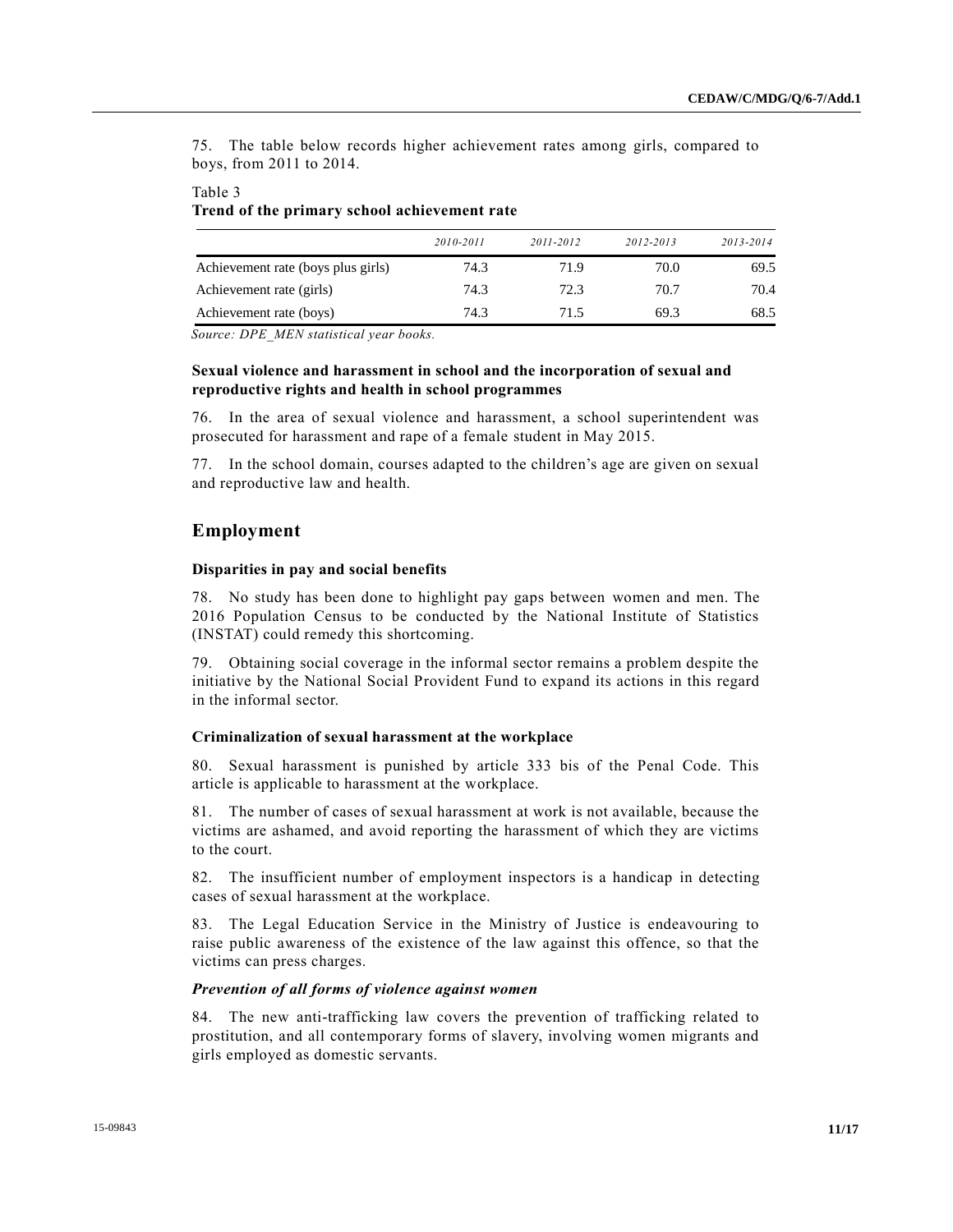85. The jurisdiction of Malagasy courts extends to the protection of the rights of female migrants.

## **Health**

#### **(a) Roadmap and budgetary funding**

86. The roadmap for 2015-2019 will be put into effect by the Ministry of Health, with the contribution of its technical and financial partners.

#### **(b) Health-care access for rural women**

87. Improving access to basic health care and essential obstetric care, particularly for women living in rural zones and in remote areas, by:

- Scaling up the SONUB centres, providing basic maternal and neonatal health care, and emergency obstetric and neonatal care;
- Institutionalizing the audit of maternal deaths and obstetric complications, with a view to improving care quality, in all Malagasy health structures carrying out deliveries.
- The provision of local services has been prioritized through advanced and mobile strategies such as the holding of the Biannual Mother and Child Health Week (SSME), which aims to strengthen the supply and use of basic health services by means of an integrated package of services including vaccination, malaria prevention, ante-natal check-ups and family planning. The SSME provides free services whether on a fixed, advanced, or mobile basis. This has made it possible to strengthen and integrate effective strategies to reach targets in the most remote areas, representing 40% of the population.
- Implementation of the Campaign on Accelerated Reduction of Maternal Mortality in Africa throughout national territory, in the period 2014 -2015. This campaign aims to obtain a commitment from decision-makers, including authorities from the highest to grass-roots levels, to exercise their leadership capacity to mobilize all live forces at the national level.
- The implementation of community activities to strengthen the referral system and community awareness of mother and newborn health issues, ante -natal check-ups, delivery in a health centre, postnatal check-ups, home care of the woman and newborn baby.
- The implementation of local strategies through community networks providing benefits, and follow-up to development actions in the mother and newborn survival programme (CPN package).

#### **(c) High teenage pregnancy rates**

- 88. Measures adopted to reduce the high rate of teenage pregnancy:
	- In 2012, a document providing political guidance in reproductive health was adopted by the government.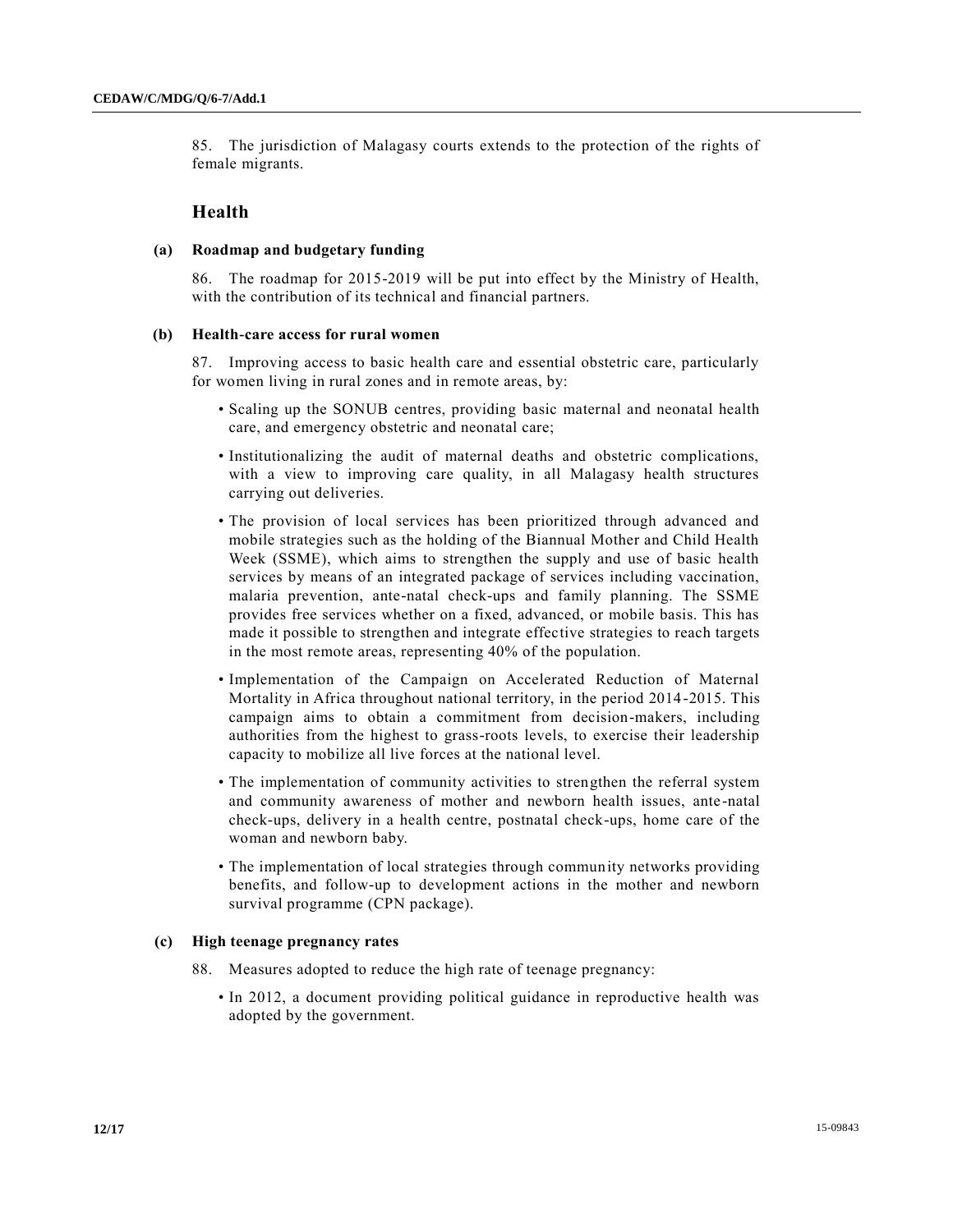- Strengthening of awareness raising on young people's reproductive health, through a joint multisector approach of the Ministry of Public Health, the Ministry of Youth and Leisure and the Ministry of National Education;
- Expansion of youth-friendly health centres, with the aim of providing integrated services on family planning – Adolescent and Young People's Reproductive Health (SRA), the Fight against Sexually Transmissible Diseases (STDs) and HIV/AIDS;
- Expansion of youth-friendly services where sociocultural activities are included in their integrated services on FP-SRA-STD-HIV/AIDS

#### **(d) Cases of vesicovaginal fistula**

- 89. Measures adopted to reduce obstetric fistula rates:
	- Strengthening of surgeon capacity at the National Referral Centre for Obstetric Fistula (OF), and at the referral annexes surgical units in the country, for surgical repair of OF.
	- Free surgical and psychosocial care for OF patients;
	- Strengthening of community activities such as:
		- Strengthening of community awareness on OF prevention;
		- Strengthening of the referral system and community awareness-raising on mother and newborn health (antenatal check-ups, delivery at a health centre, postnatal check-ups, prevention and care in respect of obstetric fistula, home care for the mother and newborn.

#### **Reform, sexual and reproductive education**

- The draft Family Planning Law is still at the preparation stage.
- Chapter III of this draft law concerns access by children (all human beings under 18 years of age) to contraceptive methods and products.

#### **(a) Sex education**

90. Treated in point 11.

#### **(b) Use of modern contraceptive methods.**

- Contraceptive use increased from 18% in 2003 to 29% in 2008 (Source: Demographic and Health Surveys– EDS IV).
- Abortion is illegal in Madagascar

## **(c) Prevalence of unsafe abortion disaggregated by region and the economic status of the women**

91. No study has been conducted to identify abortions practised in unsafe conditions. Consequently data on this are not available.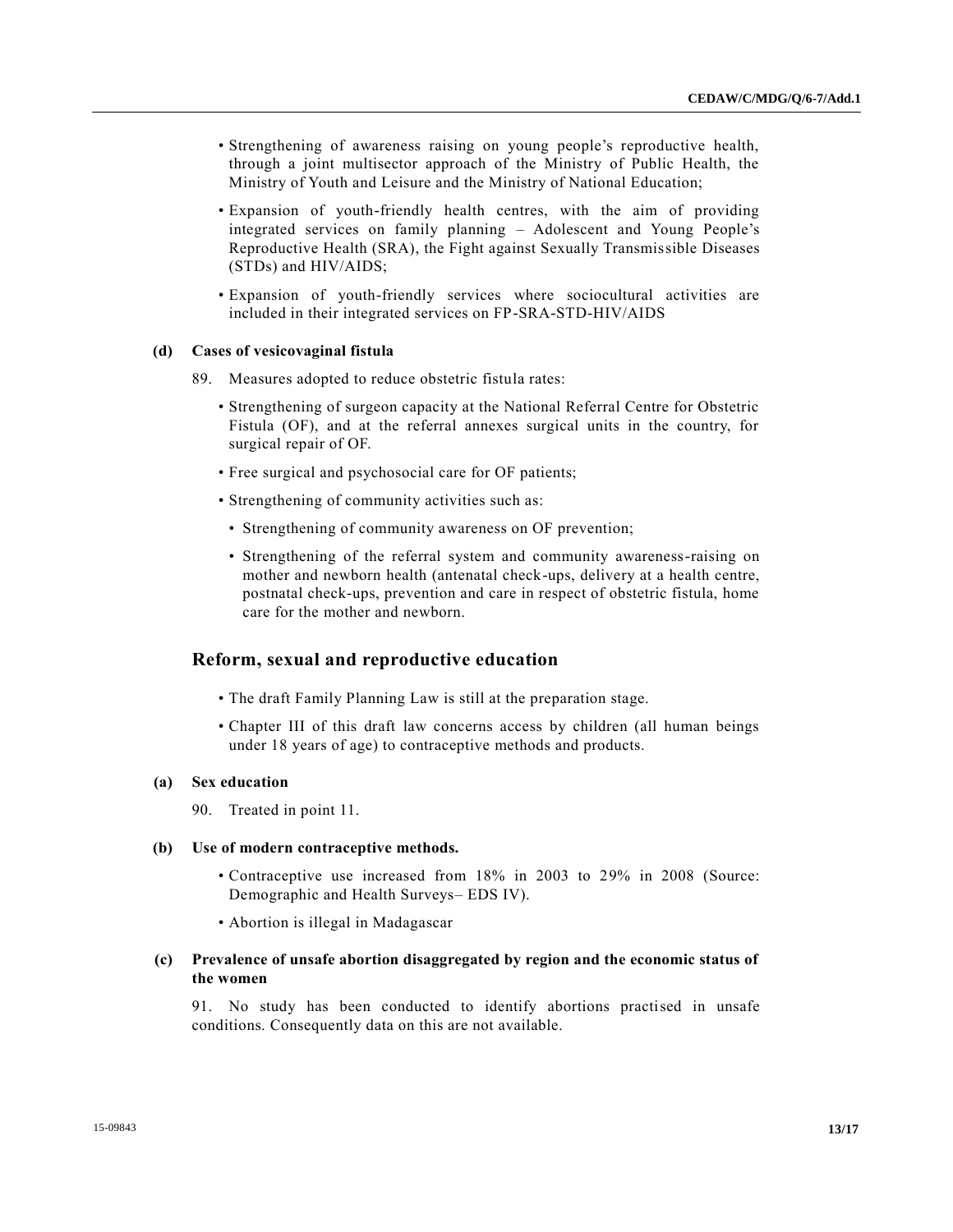#### **(d) Number of women serving prison sentences having been convicted for abortion**

92. In Madagascar as a whole, four women are serving prison terms as a result of a conviction for abortion. This represents 0.02% of all convicted prison inmates.

#### **(e) Discrimination, stigmatization of women living with HIV/AIDS and mother-child transmission of HIV/AIDS**

- Law 2005-040 of 20 February 2006 on combating, and protecting the rights of persons living with, HIV/AIDS, targets discrimination and stigmatization of women living with AIDS, among other things;
- Improved access for pregnant women to primary HIV/AIDS prevention through the updating of HIV screening and counselling sites;
- Free HIV/AIDS tests during antenatal check-ups;
- Free care for pregnant women living with HIV/AIDS and the newborn of pregnant women living with HIV/AIDS.

## **Economic empowerment of women, rural women and climate change**

#### *Poverty reduction and participation by rural women in development policies*

93. National legislation recognizes women's right to own real estate, to inherit property and to manage wealth on the same terms as men.

94. To assist women to become economically independent, enabling them to escape from trafficking and sexual exploitation and also to be able to keep their daughters in school beyond the age of puberty, women's associations and groupings have been equipped by UNDP as part of the implementation of the programme for increased participation by women, by improving the exercise of their civil and economic rights.

95. Many womens' associations and groupings who are beneficiaries of this support in the south-east and middle-west region have been able to obtain training, credit and agricultural or other materials to enable them to improve their production and consequently raise their living standards.

96. In addition, Madagascar has a national strategy on risk and catastrophe management, and a national contingency plan, to enable it to respond adequately, including the consequences of catastrophes and climate change.

97. The implementation of this plan makes it possible to take account of the climate- change component of development.

98. With support from UNDP to combat poverty including that of rural women, the challenges to be addressed consist of:

- raising domestic resources for rural development;
- addressing the problem of access to water;
- strengthening farmers' capacities;
- improving risk and natural-catastrophe management capabilities;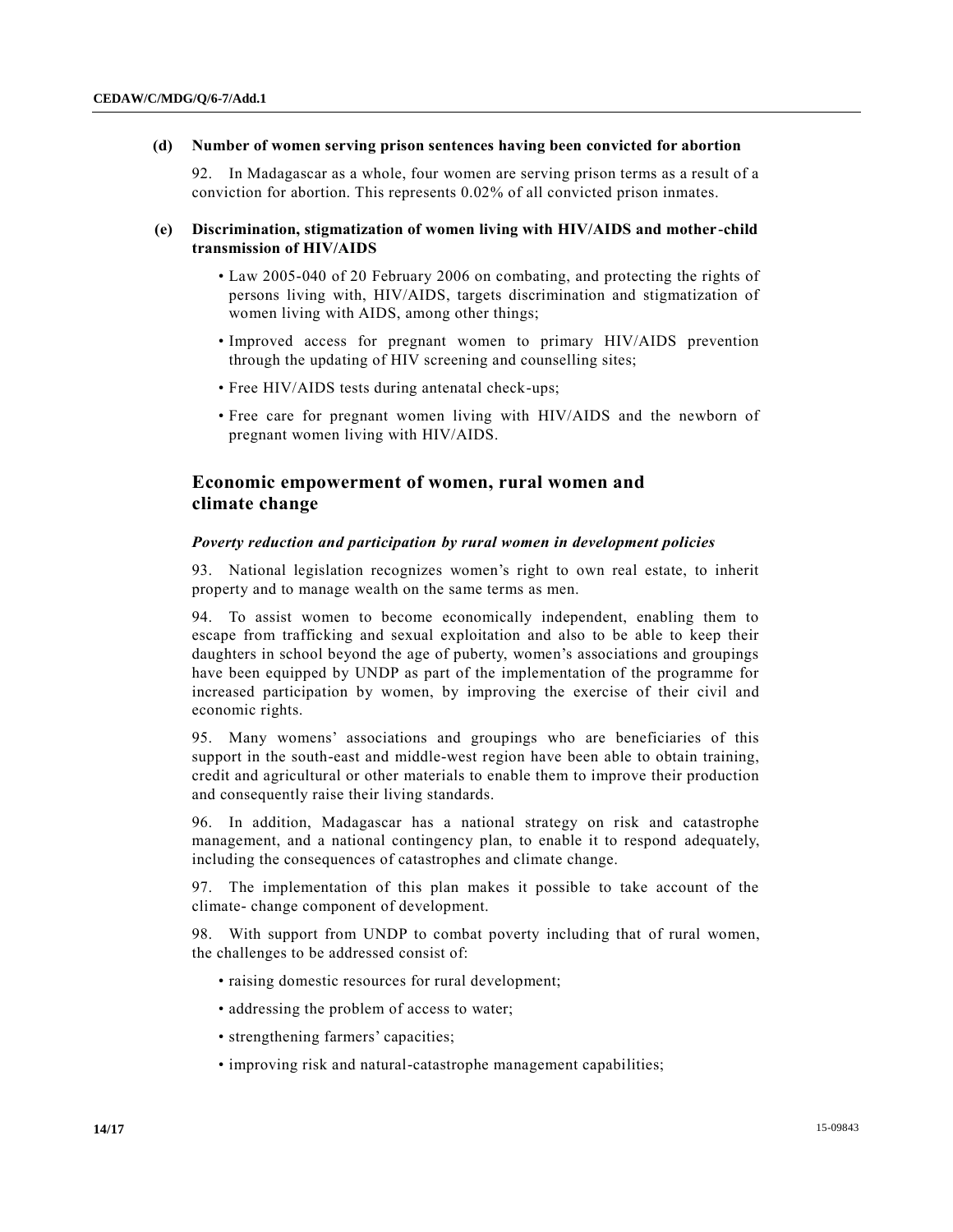- putting social protection policy in place to support the most deprived and most vulnerable;
- improving rural security;
- opening up localities to promote trade and offer new opportunities to peasant farmers.

## **Disadvantaged women's groups**

99. The International Convention on the Rights of Persons with Disabilities promotes the rights of such persons, paying special attention to handicapped women and children.

100. Madagascar ratified the International Convention on the Rights of Persons with Disabilities through Law 2014-0 31, authorizing ratification, and Decree 2015- 687, ratifying the Convention.

101. The National Plan for Handicap Inclusion (PNIH) is conceived for the period 2015-2019, with the aim of increasing social participation by men, women and children with disabilities and ensuring their rights are upheld. This plan is a programming tool and a frame of reference for interventions in the sphere of disability, and aims to facilitate effective implementation of the aforementioned Convention.

102. The implementation of this plan contributes to greater autonomy for persons with disabilities, a reduction in dependence on their family members and the community; combating poverty, so that they contribute to the country's economic and sociocultural development.

#### **Marriage and family relations**

*Measures adopted and envisaged to disseminate and ensure the full implementation of Law No. 2007-022 of 20 August 2007, relating to marriage and matrimonial regimes*:

#### **Measures adopted**:

- Public legal awareness-raising and dissemination sessions, dealing specially with family law, including marriage, as well as access to justice, have been organized in numerous communities and *fokontany*, to which mayors and their deputies as well as the *fokontany* chiefs have been constantly invited and have attended.
- Guides for mayors and *fokontany* chiefs have been prepared.
- Brochures on marriage and family law generally have been distributed to the legal clinics and to the population during these sessions.
- Broadcasts on the subject have been disseminated many times on national radio on the weekly programme "Zo sy Lalàna", produced by the Ministry of Justice.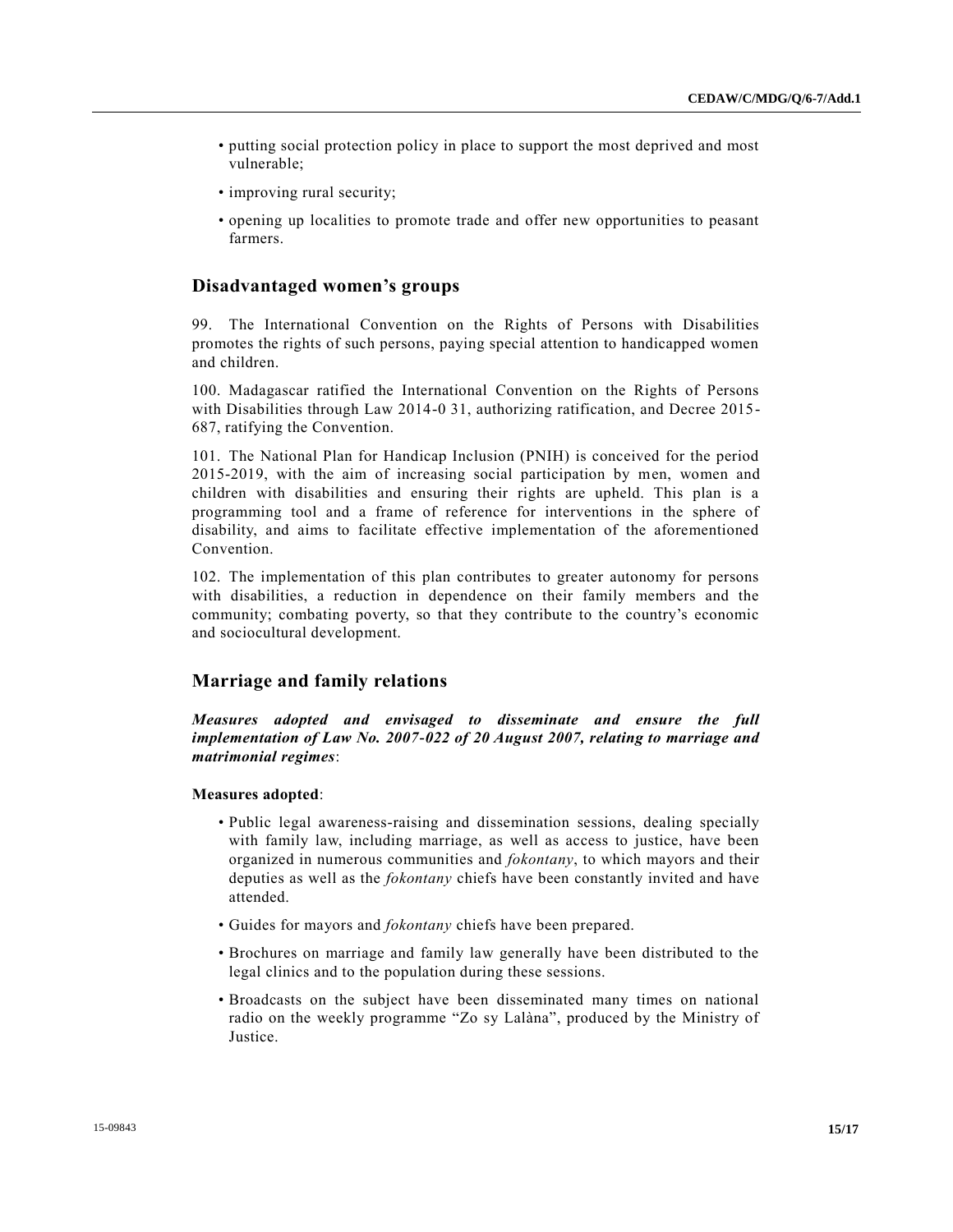#### **Future measures**:

- For better knowledge and application of this law, it is intended to increase the number of legal dissemination sessions.
- After the municipal elections, the newly elected mayors and their deputies will receive appropriate training on this law, to bring them up to the same level of knowledge and competence.
- Television broadcasts for legal awareness-raising and dissemination will be produced alongside the radio broadcasts.
- Partnership with other sectors, public or private, affected by this domain, will be developed.

#### *Details on the legal provisions relating to the division of property upon divorce* :

103. The regime governing the sharing of spousal property differs according to whether the spouses have chosen the customary justice regime or they have signed a contract specifying the effects that their marriage will have on their assets.

## **In the case of the customary justice regime**:

104. In the customary justice regime, the principle is "50-50" sharing, or "*zaramira*". Nonetheless, a distinction needs to be made between personal assets which are the property of the spouses, whether movable or immovable, that they own at the date of the marriage, or those that they acquired during marriage, as a result of succession, donation, or will, and the common assets acquired during their life together. Because each spouse retains full ownership of his or her personal assets, and is free to dispose of them, the property of the union are administered jointly by the spouses. Each spouse may apply to the court to annul acts undertaken by the other spouse which exceed his or her rights. The annulment action is open to the other spouse for three months from the day on which cognisance was taken of the act in question. Nonetheless such action may not be filed more than one year after the dissolution of the marriage; and it may not prejudice the rights of third parties. If one of the spouses is unfit, incapable or prevented, or if he or she voluntarily abandons the life in common, the other spouse may apply to the court to exercise alone all part of the powers of administration, beneficial use, or disposal of the common assets. If later, this measure is no longer justified, the court may restore rights to the spouse who has been deprived of them.

#### **In the case of a marriage contract**:

105. If the spouses entered into a marriage contract, which is drafted in the form of a notarized deed or authenticated in the presence, and with the consent, of the spouses, before the marriage, but only takes effect on the date of the marriage, the assets will be divided as provided for in the contract.

## *Traditional marriages*:

106. Traditional marriages can be registered with the Civil Status Officer, following the well-specified provisions contained in Law 2007-022. Nonetheless, before the accomplishment of the traditional ceremonies, the *Fokontany* Chief must remind the future spouses that bigamy is prohibited and punished by law. The accomplishment of the traditional ceremonies is verified by the *Fokontany* Chief attending in person,